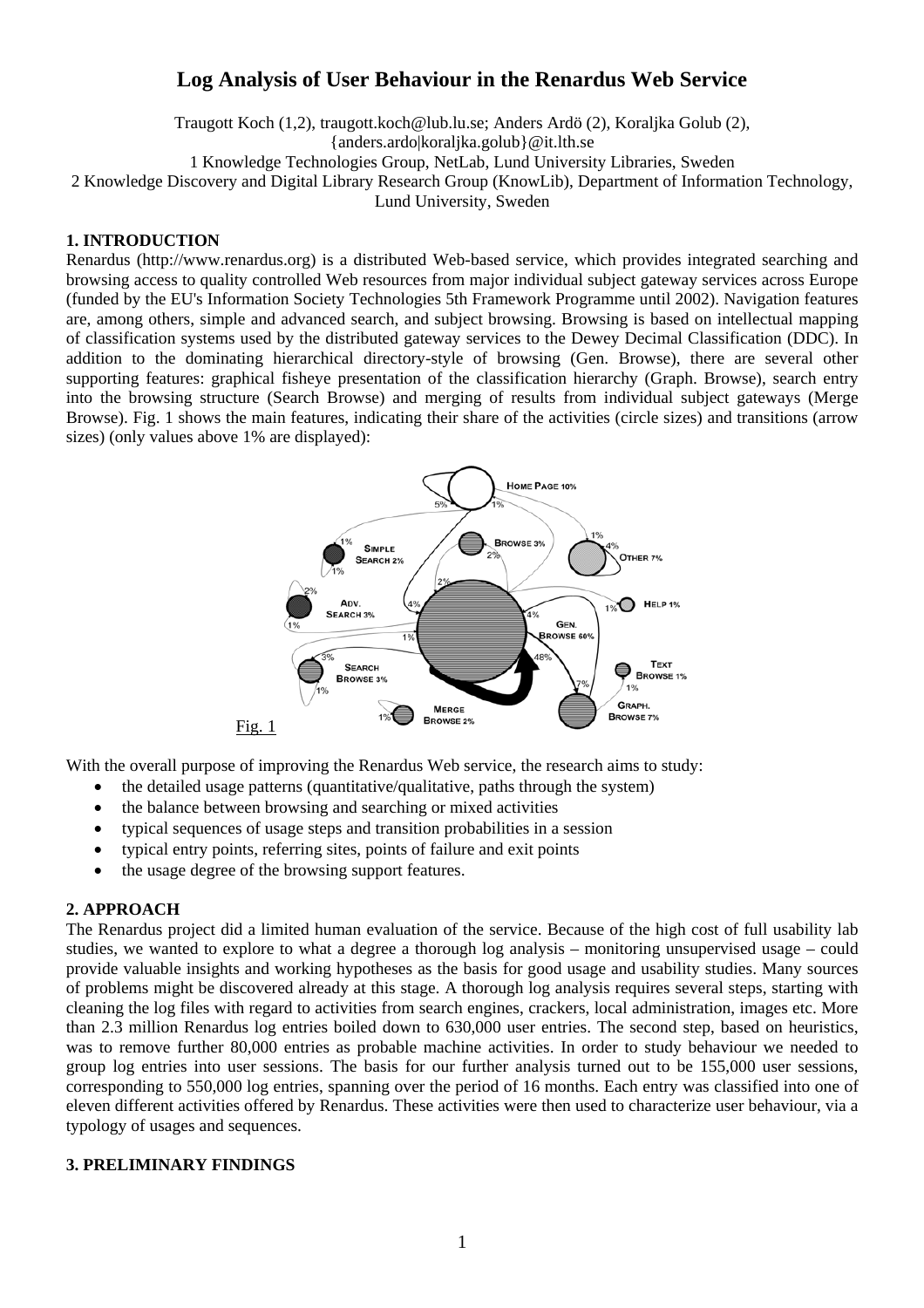The log files analyzed show global usage of Renardus from about 99,605 unique machines and 351 unique toplevel domains. First figures indicate that about 13% of our unique user machines have been returning to the service, which is a comparably good value for "faithful" users.

The levels of usage of the main Renardus features are highly uneven (cf. Fig. 1). The most surprising finding is the clear dominance of browsing activities (80%). This is a highly unusual ratio compared to other published evaluations and common beliefs. Among possible reasons are: a) the fact that 71% of the users reach browsing pages directly via search engines (Google and Yahoo! dominating); b) the layout of the home page focuses on browsing (22% of all users enter Renardus at the home page/the "front door" of the service).

Users tend to stay in the same feature (e.g. Adv. Search) and group of activities, whether it is browsing, searching or looking for background information, despite the provision of a full navigation bar on each page of the service. Especially the transitions between browsing and searching activities are less frequent than expected and hoped for. Fig. 2 demonstrates this by displaying the main transitions from each feature to other features of the service (the percentages – above 5% – displayed with the arrows relate to the feature they originate from).



Services like Renardus need to be designed for receiving the user where she first enters the system and provide search strategy support for the full usage of the system's features. The special browsing support features of the service are quite well used and worthwhile to further develop. Many users employ a surprisingly rich variety of navigation and browsing sequences and often alternate between many different features. For example, one session has the following sequence (the numbers indicate the repeated usage of the same feature):

home 2 - genbrowse 3 - browse 1 - home 2 - html 3 - genbrowse 6 - graphbrowse 1 - genbrowse 1 - graphbrowse 1 - genbrowse 1 – graphbrowse 1 - textbrowse 1 - graphbrowse 1 - genbrowse 4 - graphbrowse 1 - searchbrowse 2 graphbrowse 1 - advsearch 1 - graphbrowse 1 - browse 1 - genbrowse 2 - graphbrowse 1 - textbrowse 1 genbrowse 3 - advsearch 1 - showadvsearch 2 - scan 1 - showadvsearch 1 - scan 2 - advsearch 1 - showadvsearch 1 - browse 1 - genbrowse 1.

Directory-style of browsing in the DDC-based browsing structure is the clearly dominating activity in Renardus (60%). We found surprisingly long unbroken sequences of up to 90 steps in the DDC directory trees, even if the clear majority limits themselves up to 10 such steps (cf. the detailed view in Fig. 3b).